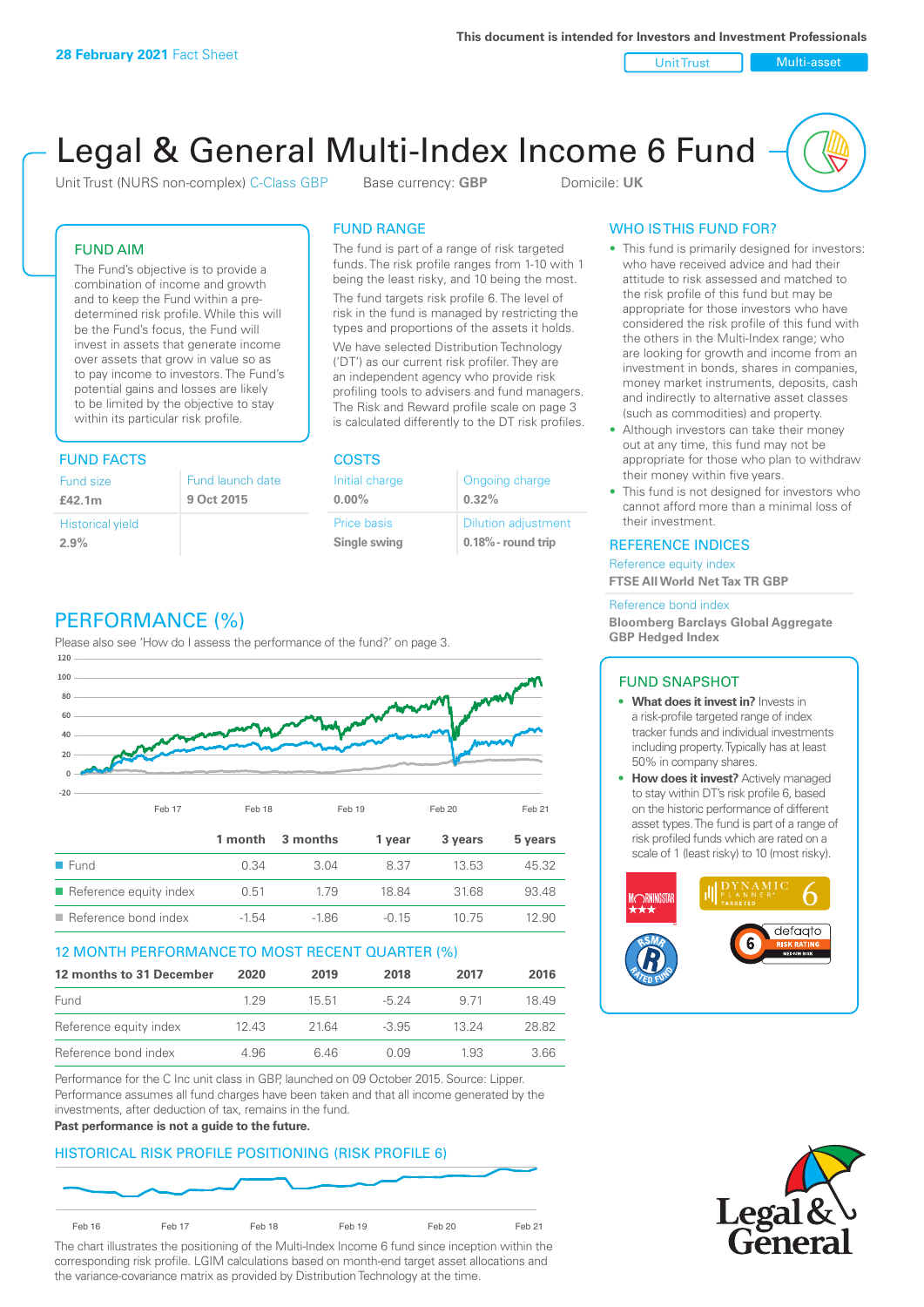### Legal & General Multi-Index Income 6 Fund

Unit Trust (NURS non-complex) C-Class GBP

### PORTFOLIO BREAKDOWN

All data source LGIM unless otherwise stated. Totals may not sum due to rounding.





### FUND MANAGERS

The fund managers have responsibility for managing the multi-index fund range. They are part of the Multi-Asset Funds (MAF) team in LGIM. This team focuses on designing and managing multi-asset funds that are tailored to match the specific objectives of various client types. The team sits within a wider Asset Allocation team which combines both depth of experience with a broad range of expertise from different fields, including fund management, investment consulting and risk management roles.

## TOP 10 HOLDINGS (%)

| <b>L&amp;G UK Index Trust</b>                                    | 14.5 |
|------------------------------------------------------------------|------|
| iShares UK Equity UCITS ETF                                      | 9.5  |
| L&G US Index Trust                                               | 7.5  |
| L&G Emerging Markets Government Bond (US\$) Index Fund           | 7.0  |
| L&G High Income Trust                                            | 6.5  |
| L&G Emerging Markets Government Bond (Local Currency) Index Fund | 6.0  |
| L&G Global Emerging Markets Index Fund                           | 6.0  |
| L&G European Index Trust                                         | 6.0  |
| <b>L&amp;G Pacific Index Trust</b>                               | 5.5  |
| Global REITs Index Trust                                         | 4.0  |